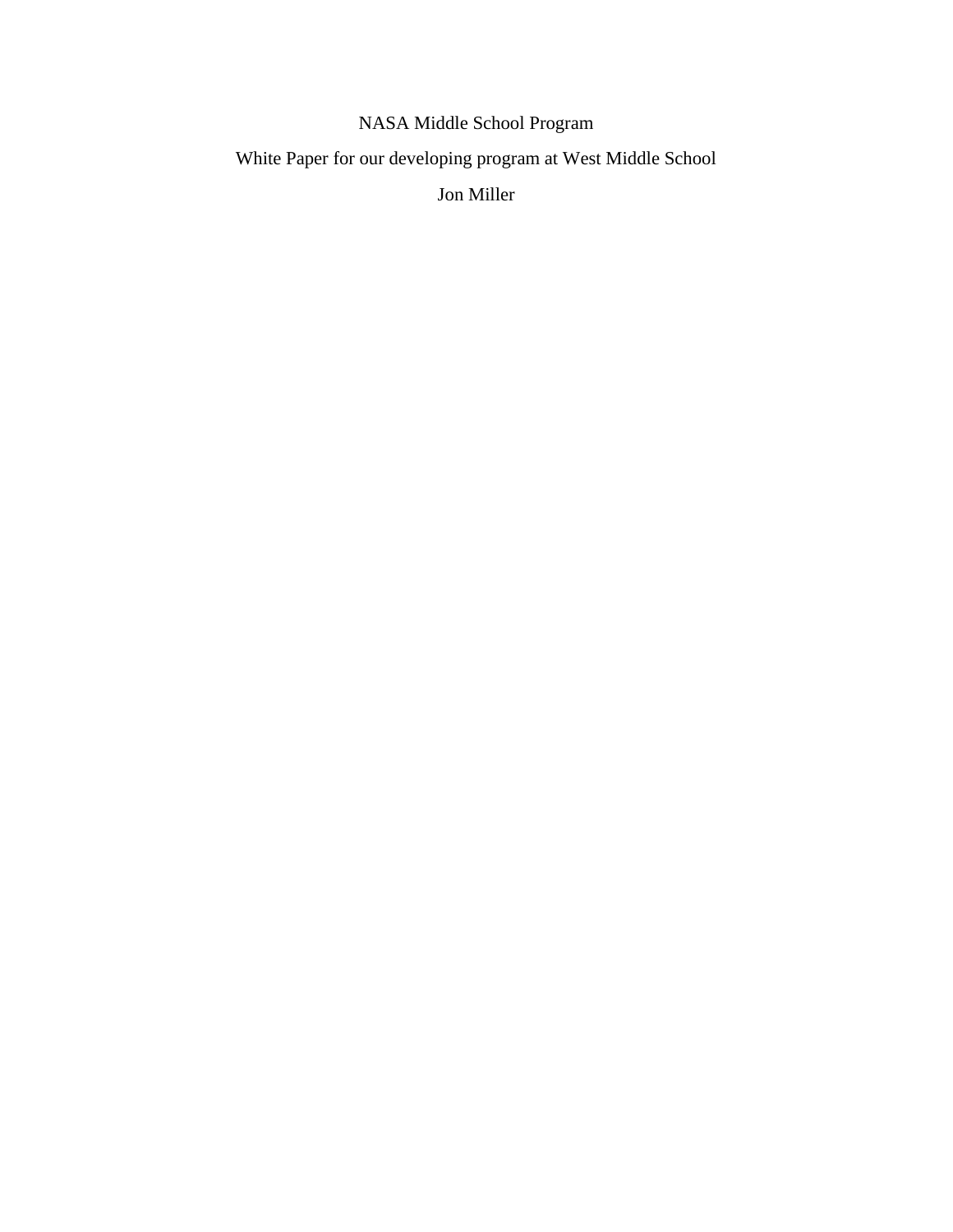Abstract: This paper is a collection of an interview conducted with the leaders of the NASA Space Camp – an expert in the creation and operation of robotics programs targeted for middle school children. This incomplete whitepaper covers the original ideas and brainstorming of the tasks and goals the middle school team will complete. The purpose of the creation of the middle school team is to not only adhere to our mission statement, but to also utilize in our chairman's award presentation

The world-famous Space Camp, held in Huntsville Alabama, is available to students of all ages and has been the starting point for over four astronauts to this day. Similarly to our desires of West's team, their goal is to spread STEM knowledge with a specialty in robotics and space travel. They have many programs for different ages, but one in particular caught my interest. Their middle school program is very similar to the proposed ideas we have developed for the West team. They use Lego NXT robots on a plywood field to build prototypes of ideas that students develop throughout the week. This document will be an outline of their program, how they run it, and how we can implement it in a classroom setting.

Students are first divided into small groups. Each group consists of anywhere from 5 to 7 kids. These kids work together for the entire week. On the first day, a video is shown to them. This video has an actor dressed in an astronaut suit that delivers troubling news. He claims that NASA is no longer receiving enough funding to continue research. Therefore, it is up to the kids to research and develop plans for an unmanned lunar vehicle. Their job is to prototype a module using Legos, research the experiments that they would like their vehicle to conduct, and "test their robots on the game table". Their testing consists of two games. One game is completely autonomous. It is played on a flat field and its job is to track objects and bring them back to a base location in the corner of the playing field. The second game is driver controlled. This game is played on a rough terrain that simulates the lunar surface and has two floors. The top floor is in full view, but the lower floor is completely hidden to the drivers. The robots must integrate sensors and cameras to successfully explore the lower level. The first picture shown is the autonomous table and below it is the teleoperated table.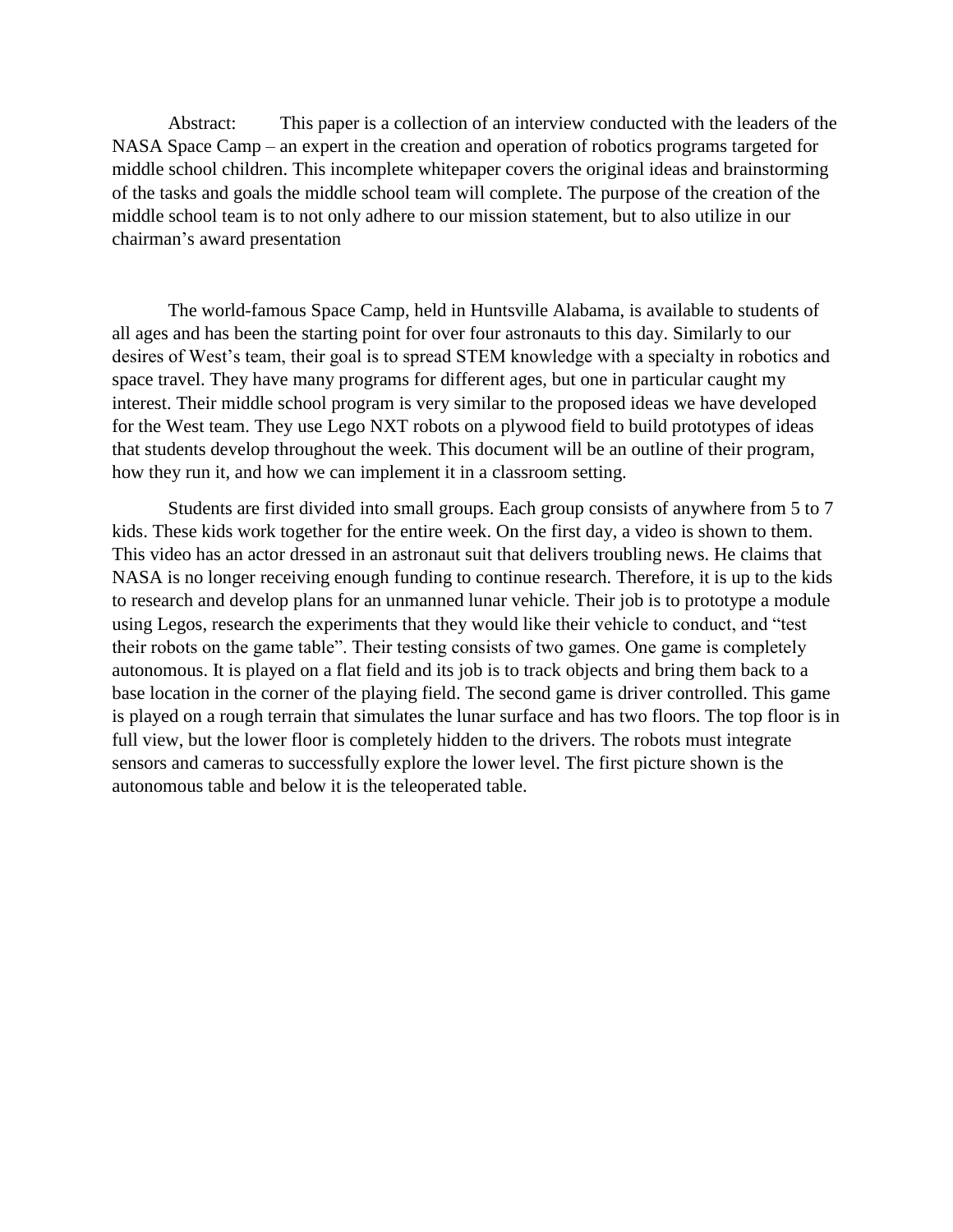

Students compete in competition on the last day of the camp. These teams take turns on each field playing one at a time. Students are not only encouraged to watch other teams, but cheer as well. It is an enjoyable time for students to show off their creations and the work their team has done over the week. At the end of the camp, the most successful robots are recognized